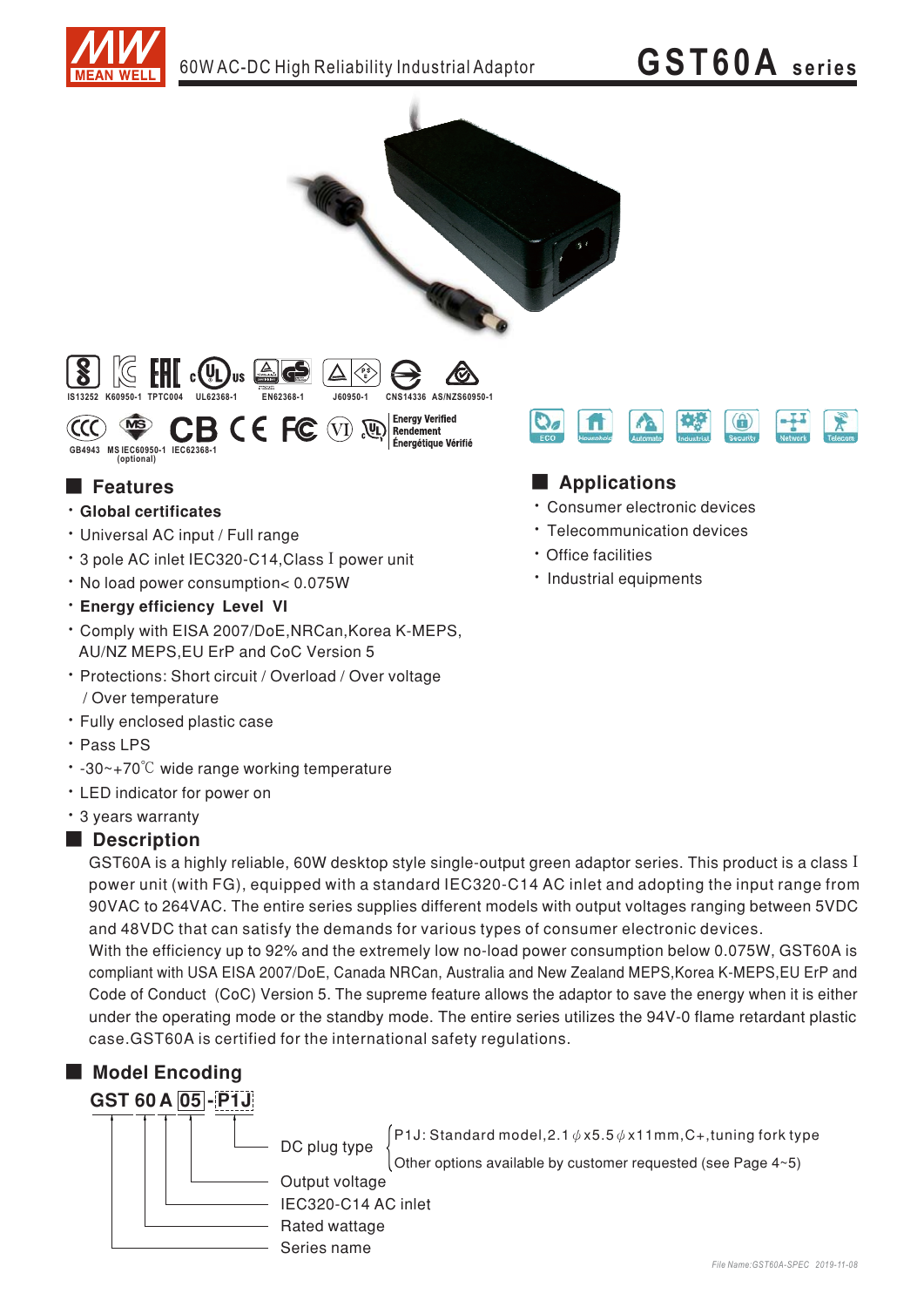

#### **SPECIFICATION**

| ORDER NO.               |                                                                                                                | GST60A05-P1J                                                                                                                                                                                                        |               | GST60A07-P1J GST60A09-P1J                                                                                                  |                |                   | GST60A12-P1J GST60A15-P1J GST60A18-P1J GST60A24-P1J GST60A48-P1J |                                                                                    |                |  |
|-------------------------|----------------------------------------------------------------------------------------------------------------|---------------------------------------------------------------------------------------------------------------------------------------------------------------------------------------------------------------------|---------------|----------------------------------------------------------------------------------------------------------------------------|----------------|-------------------|------------------------------------------------------------------|------------------------------------------------------------------------------------|----------------|--|
|                         | <b>SAFETY MODEL NO.</b>                                                                                        | GST60A05                                                                                                                                                                                                            | GST60A07      | GST60A09                                                                                                                   | GST60A12       | GST60A15          | GST60A18                                                         | GST60A24                                                                           | GST60A48       |  |
|                         | <b>DC VOLTAGE</b><br>Note. $2 \mid 5V$                                                                         |                                                                                                                                                                                                                     | 7.5V          | 9V                                                                                                                         | 12V            | 15V               | 18V                                                              | 24V                                                                                | 48V            |  |
|                         | <b>RATED CURRENT</b>                                                                                           | 6A                                                                                                                                                                                                                  | 6A            | 6A                                                                                                                         | 5A             | 4A                | 3.33A                                                            | 2.5A                                                                               | 1.25A          |  |
|                         | <b>CURRENT RANGE</b>                                                                                           | $0 - 6A$                                                                                                                                                                                                            | $0 - 6A$      | $0 - 6A$                                                                                                                   | $0 \sim 5A$    | $0 - 4A$          | $0 - 3.33A$                                                      | $0 - 2.5A$                                                                         | $0 - 1.25A$    |  |
|                         | <b>RATED POWER (max.)</b>                                                                                      | 30W                                                                                                                                                                                                                 | 45W           | 54W                                                                                                                        | 60W            | 60W               | 60W                                                              | 60W                                                                                | 60W            |  |
| <b>OUTPUT</b>           | RIPPLE & NOISE (max.) Note.3 120mVp-p                                                                          |                                                                                                                                                                                                                     | 120mVp-p      | 120mVp-p                                                                                                                   | 120mVp-p       | 120mVp-p          | 150mVp-p                                                         | 150mVp-p                                                                           | 200mVp-p       |  |
|                         | <b>VOLTAGE TOLERANCE Note.4</b>                                                                                | ±5.0%                                                                                                                                                                                                               | ±5.0%         | ±5.0%                                                                                                                      | ±3.0%          | ±3.0%             | ±3.0%                                                            | ±3.0%                                                                              | ±2.5%          |  |
|                         | <b>LINE REGULATION</b><br>Note.5                                                                               | ±1.0%                                                                                                                                                                                                               | ±1.0%         | ±1.0%                                                                                                                      | ±1.0%          | ±1.0%             | ±1.0%                                                            | ±1.0%                                                                              | ±1.0%          |  |
|                         | <b>LOAD REGULATION</b>                                                                                         | ±5.0%                                                                                                                                                                                                               | ±5.0%         | ±5.0%                                                                                                                      | ±3.0%          | ±3.0%             | ±3.0%                                                            | ±3.0%                                                                              | ±2.5%          |  |
|                         |                                                                                                                | Note.6 1000ms, 50ms / 230VAC                                                                                                                                                                                        |               |                                                                                                                            |                |                   |                                                                  |                                                                                    |                |  |
|                         | <b>SETUP, RISE TIME</b>                                                                                        |                                                                                                                                                                                                                     |               | 1000ms, 50ms / 115VAC at full load                                                                                         |                |                   |                                                                  |                                                                                    |                |  |
|                         | <b>HOLD UP TIME (Typ.)</b>                                                                                     | 50ms / 230VAC<br>15ms / 115VAC at full load                                                                                                                                                                         |               |                                                                                                                            |                |                   |                                                                  |                                                                                    |                |  |
|                         | <b>VOLTAGE RANGE</b>                                                                                           | Note.7 $90 \sim 264$ VAC $135 \sim 370$ VDC<br>$47 \sim 63$ Hz                                                                                                                                                      |               |                                                                                                                            |                |                   |                                                                  |                                                                                    |                |  |
|                         | <b>FREQUENCY RANGE</b>                                                                                         |                                                                                                                                                                                                                     |               |                                                                                                                            |                |                   |                                                                  |                                                                                    |                |  |
| <b>INPUT</b>            | <b>EFFICIENCY (Typ.)</b>                                                                                       | 85.5%                                                                                                                                                                                                               | 88.5%         | 89%                                                                                                                        | 89.5%          | 89.5%             | 92%<br>89.5%<br>90.5%                                            |                                                                                    |                |  |
|                         | <b>AC CURRENT (Typ.)</b>                                                                                       | 1.4A/115VAC                                                                                                                                                                                                         | 1A/230VAC     |                                                                                                                            |                |                   |                                                                  |                                                                                    |                |  |
|                         | <b>INRUSH CURRENT (max.)</b>                                                                                   | Cold start 35A/115AC                                                                                                                                                                                                |               | 65A / 230VAC                                                                                                               |                |                   |                                                                  |                                                                                    |                |  |
|                         | <b>LEAKAGE CURRENT(max.)</b>                                                                                   | 0.75mA / 240VAC                                                                                                                                                                                                     |               |                                                                                                                            |                |                   |                                                                  |                                                                                    |                |  |
|                         | <b>OVERLOAD</b>                                                                                                | $105 \sim 150\%$ rated output power                                                                                                                                                                                 |               |                                                                                                                            |                |                   |                                                                  |                                                                                    |                |  |
|                         |                                                                                                                |                                                                                                                                                                                                                     |               | Protection type : Hiccup mode, recovers automatically after fault condition is removed                                     |                |                   |                                                                  |                                                                                    |                |  |
| <b>PROTECTION</b>       | <b>OVER VOLTAGE</b>                                                                                            | $5.2 - 6.8V$                                                                                                                                                                                                        | $7.8 - 10.2V$ | $9.4 - 12.2V$                                                                                                              | $12.6 - 16.2V$ | $15.7 \sim 20.3V$ | $18.9 - 24.3V$                                                   | $25.2 - 32.4V$                                                                     | $50.4 - 64.8V$ |  |
|                         |                                                                                                                |                                                                                                                                                                                                                     |               | Protection type : Shut down o/p voltage, re-power on to recover                                                            |                |                   |                                                                  |                                                                                    |                |  |
|                         | <b>OVER TEMPERATURE</b>                                                                                        | Shut down o/p voltage, re-power on to recover                                                                                                                                                                       |               |                                                                                                                            |                |                   |                                                                  |                                                                                    |                |  |
|                         | <b>WORKING TEMP.</b>                                                                                           | $-30 \sim +70^{\circ}$ C (Refer to "Derating Curve")                                                                                                                                                                |               |                                                                                                                            |                |                   |                                                                  |                                                                                    |                |  |
|                         | <b>WORKING HUMIDITY</b>                                                                                        | 20% ~ 90% RH non-condensing                                                                                                                                                                                         |               |                                                                                                                            |                |                   |                                                                  |                                                                                    |                |  |
| <b>ENVIRONMENT</b>      | <b>STORAGE TEMP., HUMIDITY</b>                                                                                 | $-40 \sim +85^{\circ}$ C, 10 ~ 95% RH non-condensing                                                                                                                                                                |               |                                                                                                                            |                |                   |                                                                  |                                                                                    |                |  |
|                         | <b>TEMP. COEFFICIENT</b>                                                                                       | $\pm 0.03\%$ / °C (0 ~ 50°C)                                                                                                                                                                                        |               |                                                                                                                            |                |                   |                                                                  |                                                                                    |                |  |
|                         | <b>VIBRATION</b>                                                                                               | 10 ~ 500Hz, 2G 10min./1cycle, period for 60min. each along X, Y, Z axes                                                                                                                                             |               |                                                                                                                            |                |                   |                                                                  |                                                                                    |                |  |
|                         |                                                                                                                | SAFETY STANDARDS Note. 8 UL62368-1, CSA C22.2, TUV EN62368-1, BSMI CNS14336, CCC GB4943, PSE J60950-1, AS/NZS 60950.1, BIS IS13252,<br>KC K60950-1, EAC TP TC 004 approved; SIRIM MS IEC60950-1 (optional) approved |               |                                                                                                                            |                |                   |                                                                  |                                                                                    |                |  |
|                         |                                                                                                                |                                                                                                                                                                                                                     |               |                                                                                                                            |                |                   |                                                                  |                                                                                    |                |  |
|                         | <b>WITHSTAND VOLTAGE</b>                                                                                       | I/P-O/P:3KVAC I/P-FG:2KVAC O/P-FG:0.5KVAC                                                                                                                                                                           |               |                                                                                                                            |                |                   |                                                                  |                                                                                    |                |  |
|                         | <b>ISOLATION RESISTANCE</b>                                                                                    |                                                                                                                                                                                                                     |               | I/P-O/P, I/P-FG, O/P-FG:100M Ohms / 500VDC / 25°C / 70% RH                                                                 |                |                   |                                                                  |                                                                                    |                |  |
|                         |                                                                                                                | <b>Test Level / Note</b><br><b>Standard</b><br>Parameter                                                                                                                                                            |               |                                                                                                                            |                |                   |                                                                  |                                                                                    |                |  |
|                         | <b>EMC EMISSION</b>                                                                                            | Conducted emission                                                                                                                                                                                                  |               | EN55032(CISPR32), FCC PART 15 / CISPR22<br>CAN ICES-3(B)/NMB-3(B),CNS13438,GB17625.1 Class B<br>EAC TP TC 020, MSIP KN32   |                |                   |                                                                  |                                                                                    |                |  |
|                         |                                                                                                                | Radiated emission                                                                                                                                                                                                   |               | EN55032(CISPR32), FCC PART 15 / CISPR22<br>CAN ICES-3(B)/NMB-3(B), CNS13438, GB17625.1 Class B<br>EAC TP TC 020, MSIP KN32 |                |                   |                                                                  |                                                                                    |                |  |
| <b>SAFETY &amp;</b>     |                                                                                                                | Harmonic current                                                                                                                                                                                                    |               | EN61000-3-2, GB9254                                                                                                        |                |                   | Class A                                                          |                                                                                    |                |  |
| <b>EMC</b><br>(Note. 9) |                                                                                                                | Voltage flicker                                                                                                                                                                                                     |               | EN61000-3-3                                                                                                                |                |                   |                                                                  |                                                                                    |                |  |
|                         | <b>EMC IMMUNITY</b>                                                                                            | Parameter                                                                                                                                                                                                           |               | <b>Standard</b>                                                                                                            |                |                   | <b>Test Level /Note</b>                                          |                                                                                    |                |  |
|                         |                                                                                                                | <b>ESD</b>                                                                                                                                                                                                          |               | EN61000-4-2                                                                                                                |                |                   | Level 4, 15KV air; Level 4, 8KV contact                          |                                                                                    |                |  |
|                         |                                                                                                                |                                                                                                                                                                                                                     |               | EN61000-4-3                                                                                                                |                |                   |                                                                  |                                                                                    |                |  |
|                         |                                                                                                                | RF field susceptibility                                                                                                                                                                                             |               |                                                                                                                            |                |                   | Level 2, 3V/m                                                    |                                                                                    |                |  |
|                         |                                                                                                                | <b>EFT</b> bursts                                                                                                                                                                                                   |               | EN61000-4-4                                                                                                                |                |                   | Level 2, 1KV                                                     |                                                                                    |                |  |
|                         |                                                                                                                | Surge susceptibility                                                                                                                                                                                                |               | EN61000-4-5                                                                                                                |                |                   | Level 3, 1KV/Line-Line, 2KV/Line-FG                              |                                                                                    |                |  |
|                         |                                                                                                                |                                                                                                                                                                                                                     |               | Level 2, 3V<br>EN61000-4-6<br>Conducted susceptibility                                                                     |                |                   |                                                                  |                                                                                    |                |  |
|                         |                                                                                                                |                                                                                                                                                                                                                     |               |                                                                                                                            |                |                   |                                                                  |                                                                                    |                |  |
|                         |                                                                                                                | Magnetic field immunity                                                                                                                                                                                             |               | EN61000-4-8                                                                                                                |                |                   | Level 2, 3A/m                                                    |                                                                                    |                |  |
|                         |                                                                                                                | Voltage dips, interruption                                                                                                                                                                                          |               | EN61000-4-11                                                                                                               |                |                   |                                                                  | $>$ 95% dip 0. 5 periods, 30% dip 25 periods,<br>$>$ 95% interruptions 250 periods |                |  |
|                         | <b>MTBF</b>                                                                                                    | 709.7K hrs min. MIL-HDBK-217F(25°C)                                                                                                                                                                                 |               |                                                                                                                            |                |                   |                                                                  |                                                                                    |                |  |
| <b>OTHERS</b>           | <b>DIMENSION</b>                                                                                               | 125*50*31.5mm (L*W*H)                                                                                                                                                                                               |               |                                                                                                                            |                |                   |                                                                  |                                                                                    |                |  |
|                         | <b>PACKING</b>                                                                                                 | 0.305Kg; 40pcs/13.02Kg/1.05CUFT                                                                                                                                                                                     |               |                                                                                                                            |                |                   |                                                                  |                                                                                    |                |  |
| <b>CONNECTOR</b>        | <b>PLUG</b>                                                                                                    |                                                                                                                                                                                                                     |               | See page $4-5$ ; Other type available by customer requested                                                                |                |                   |                                                                  |                                                                                    |                |  |
|                         | <b>CABLE</b><br>1. All parameters are specified at 230VAC input, rated load, 25 <sup>°</sup> C 70% RH ambient. |                                                                                                                                                                                                                     |               | See page 4~5; Other type available by customer requested                                                                   |                |                   |                                                                  |                                                                                    |                |  |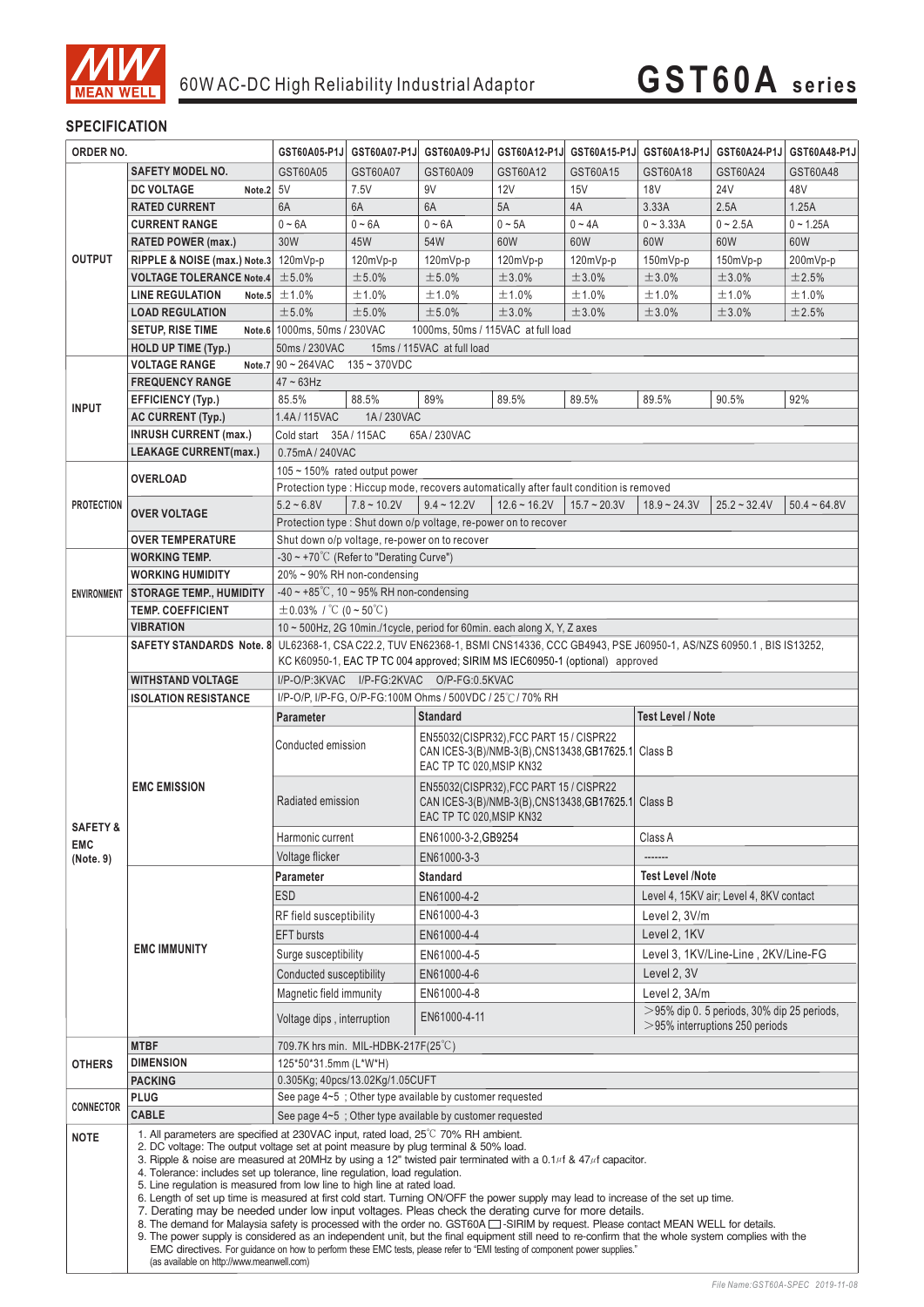

### 60W AC-DC High Reliability Industrial Adaptor

# **GST60A series**

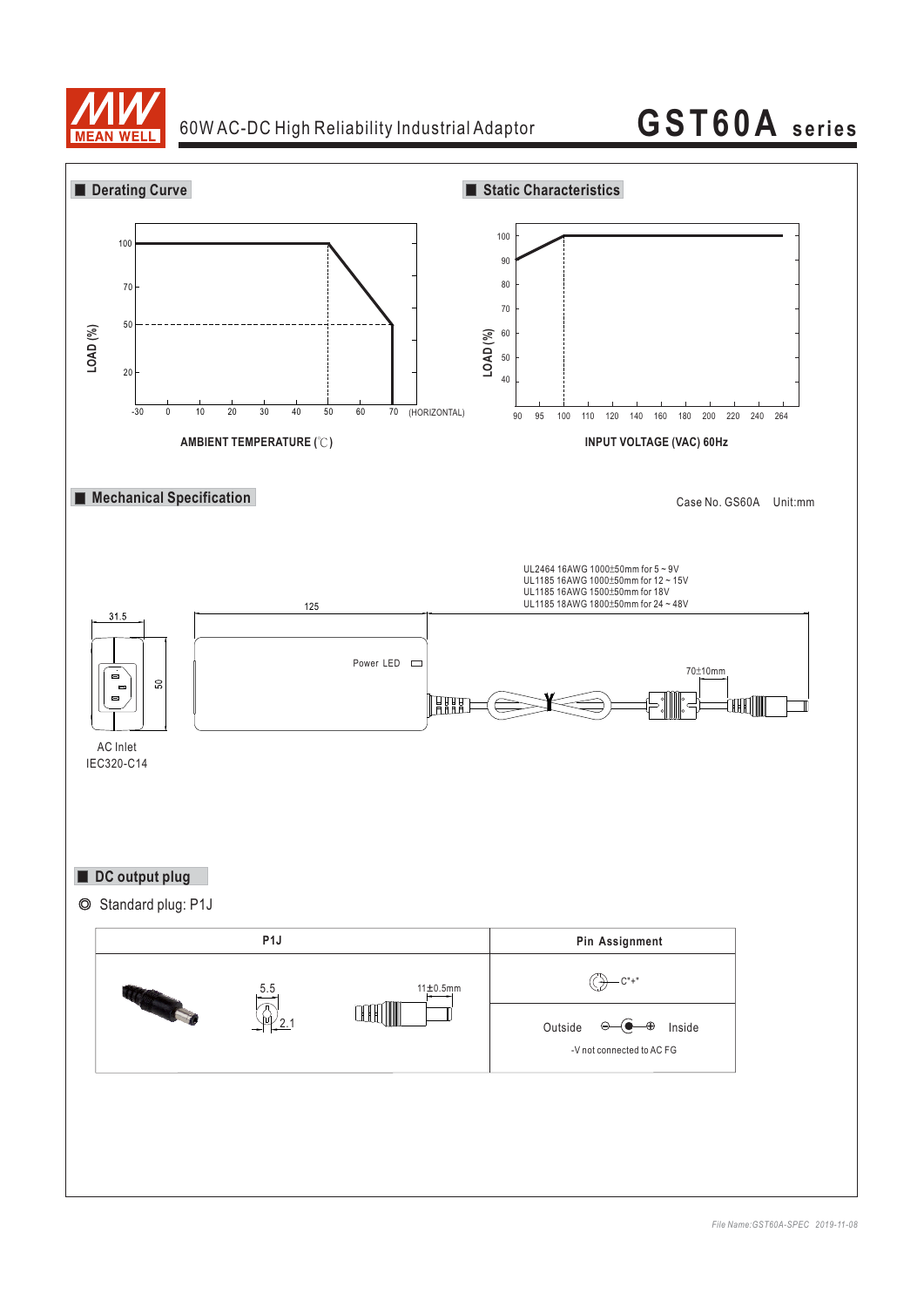

## ◎ Optional DC plug:

| <b>Tuning Fork Style</b>           |                                                                     | Type No.          | $\mathsf A$    |             | B           | $\mathsf C$ |
|------------------------------------|---------------------------------------------------------------------|-------------------|----------------|-------------|-------------|-------------|
|                                    |                                                                     | OD                |                | ID          | L           |             |
|                                    | $\overline{C}$                                                      | P11               | 5.5            |             | 2.1         | 9.5         |
|                                    | ŒH                                                                  | P <sub>1</sub> L  | 5.5            |             | 2.5         | 9.5         |
|                                    | (Straight)                                                          | P <sub>1</sub> M  | 5.5            |             | 2.5         | 11.0        |
|                                    | С<br>(Right-angled)                                                 | P <sub>1</sub> IR | 5.5            |             | 2.1         | 9.5         |
|                                    |                                                                     | P <sub>1</sub> JR | 5.5            |             | 2.1         | 11.0        |
|                                    |                                                                     | P <sub>1</sub> LR | 5.5            |             | 2.5         | 9.5         |
|                                    |                                                                     | P1MR              | 5.5            |             | 2.5         | 11.0        |
| <b>Barrel Style</b>                | Type No.                                                            | A                 |                | B           | $\mathsf C$ |             |
|                                    |                                                                     | OD                |                | ID          | L           |             |
|                                    | C                                                                   | P2I               | 5.5            |             | 2.1         | 9.5         |
|                                    |                                                                     | P <sub>2</sub> J  | 5.5            |             | 2.1         | 11.0        |
|                                    | ŒĦ                                                                  | P <sub>2</sub> L  | 5.5            |             | 2.5         | 9.5         |
| <b>CONTRACTOR</b>                  | (Straight)                                                          | P <sub>2</sub> M  | 5.5            |             | 2.5         | 11.0        |
|                                    | C<br>(Right-angled)<br>π                                            | P <sub>2</sub> IR | 5.5            |             | 2.1         | 9.5         |
|                                    |                                                                     | P <sub>2</sub> JR | 5.5            |             | 2.1         | 11.0        |
|                                    |                                                                     | P <sub>2</sub> LR | 5.5            |             | 2.5         | 9.5         |
|                                    |                                                                     | P2MR              | 5.5            |             | 2.5         | 11.0        |
|                                    | Type No.                                                            | $\mathsf A$       |                | B           | $\mathsf C$ |             |
| Lock Style                         |                                                                     | OD                |                | ID          | L           |             |
|                                    | Locking<br>С                                                        | P2S(S761K)        | 5.53           |             | 2.03        | 12.06       |
|                                    |                                                                     | P2K(761K)         | 5.53           |             | 2.54        | 12.06       |
| <b>CERTI</b>                       |                                                                     | P2C(S760K)        | 5.53           |             | 2.03        | 9.52        |
| SWITCHCRAFT original or equivalent |                                                                     | P2D(760K)         | 5.53           |             | 2.54        | 9.52        |
|                                    | Type No.                                                            | $\mathsf{A}$      | $\sf B$        | $\mathsf C$ | D           |             |
| <b>Center Pin Style</b>            |                                                                     | OD                | ID             | L           | Center Pin  |             |
|                                    |                                                                     | P <sub>4</sub> A  | 5.5            | 3.4         | 11.0        | 1.0         |
|                                    |                                                                     | P <sub>4</sub> B  | 6.5            | 4.4         | 11.0        | 1.4         |
|                                    | EIAJ equivalent                                                     | P <sub>4</sub> C  | 7.4            | 5.1         | 11.0        | 0.6         |
|                                    |                                                                     | Pin Assignment    |                |             |             |             |
| Min. DIN 3 Pin with Lock (male)    | Type No.                                                            | PIN No.           |                | Output      |             |             |
|                                    |                                                                     | R <sub>6</sub> B  | 1              |             | $+V0$       |             |
|                                    | ا 10000<br>ড়ি<br>ď<br>$\Box$<br>روووها<br>KYCON KPPX-3P equivalent |                   | $\overline{2}$ |             | $-VO$       |             |
|                                    |                                                                     |                   | $\sqrt{3}$     |             | $+V0$       |             |